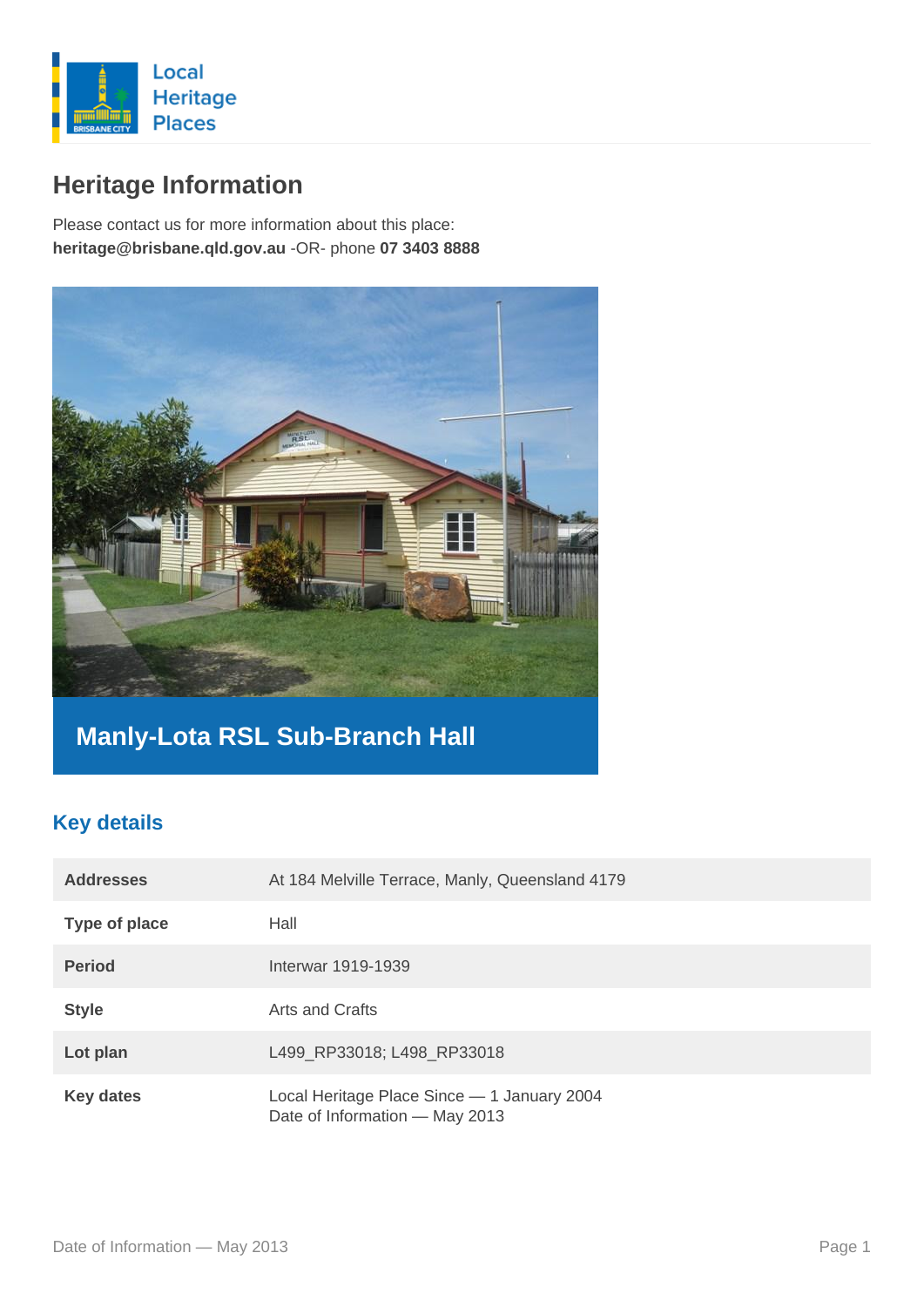| Construction          | Walls: Timber                                |
|-----------------------|----------------------------------------------|
| People/associations   | the Manly Progress Association (Association) |
| Criterion for listing | (A) Historical; (G) Social                   |

The Manly-Lota RSL Hall was originally built in 1936 as the Manly Progress Association (MPA) Rooms. Established in 1911, the MPA comprised residents and ratepayers meeting to promote the interests of the district. The MPA saw the need for a large, community hall and after its construction it was used for a variety of purposes including fundraising during World War II. The Manly-Lota Sub-Branch of the RSL was formed at the MPA Rooms in 1936 and met at the building until 1940. The Sub-Branch obtained the MPA Rooms in 1952, renaming the building the Manly-Lota Memorial Hall.

# **History**

In December 1911, a representative meeting of local citizens was held at Paton's Hall to form the Manly Progress Association. Previously, the needs of the Manly community had been represented by a larger, district organisation, the Wynnum and Manly Progress Association (established 1903). The MPA comprised local residents or ratepayers, who acted in concert with, and sometimes against, the relevant level of government, to promote civic improvements in Manly and Lota. A principle concern was the improvement of public facilities along the Manly foreshore in order to attract day visitors and longer-term holiday makers. Examples of other MPA activities include lobbying the Postmaster-General's Department for the provision of more public telephones; and approaching the Brisbane City Council for the resurfacing of the Manly Beach Reserve.

The MPA continued to meet at various venues such as Paton's Hall, the Tidbury Rooms or the state school, in Manly, until 1928. The MPA saw a definite need for a public hall for the local area. Fundraising for the hall's construction was conducted by the MPA. A variety of activities, such the annual formal ball that began in 1927 at Manly's Strand Picture Theatre, a 1928 community fete along the Manly foreshore and appeals for public donations were conducted. From 1929, the MPA began meeting at the 184 Melville Terrace, in what was temporary accommodation in a small building. This site comprised 36.2 perches of land that had been in the ownership of Mary Hannah Wright, the wife of Thomas Wright, since 1894. She had mortgaged the land through a loan from developer Benjamin F. Cribb in 1905 and then again on 14 April 1927 via a loan from Benjamin S.F. Cribb. The second mortgage may have been used to fund the construction of the first building used by the Manly Progress Association. On 3 April 1928, this property was transferred from Mary H. Wright to a board of trustees comprising Richard Russell (MPA president), Henry Reese and Thomas Goodman. The MPA is first listed as having 'Rooms' at this address in the 1929-30 Edition of the Queensland Post Office Directories. The fundraising for a new purpose-built MPA hall was hampered by the need to pay off monies owing on the existing MPA Rooms at 184 Melville Terrace. Thus the 1928 Manly Fete's profits had to be divided between "the building fund to pay off the present debt on the association's meeting hall, and inaugurate a new fund for the progress hall which it contemplates building shortly".<sup>1</sup>

By February 1932, £300 had been raised and the MPA decided that "the outstanding need of Manly was a public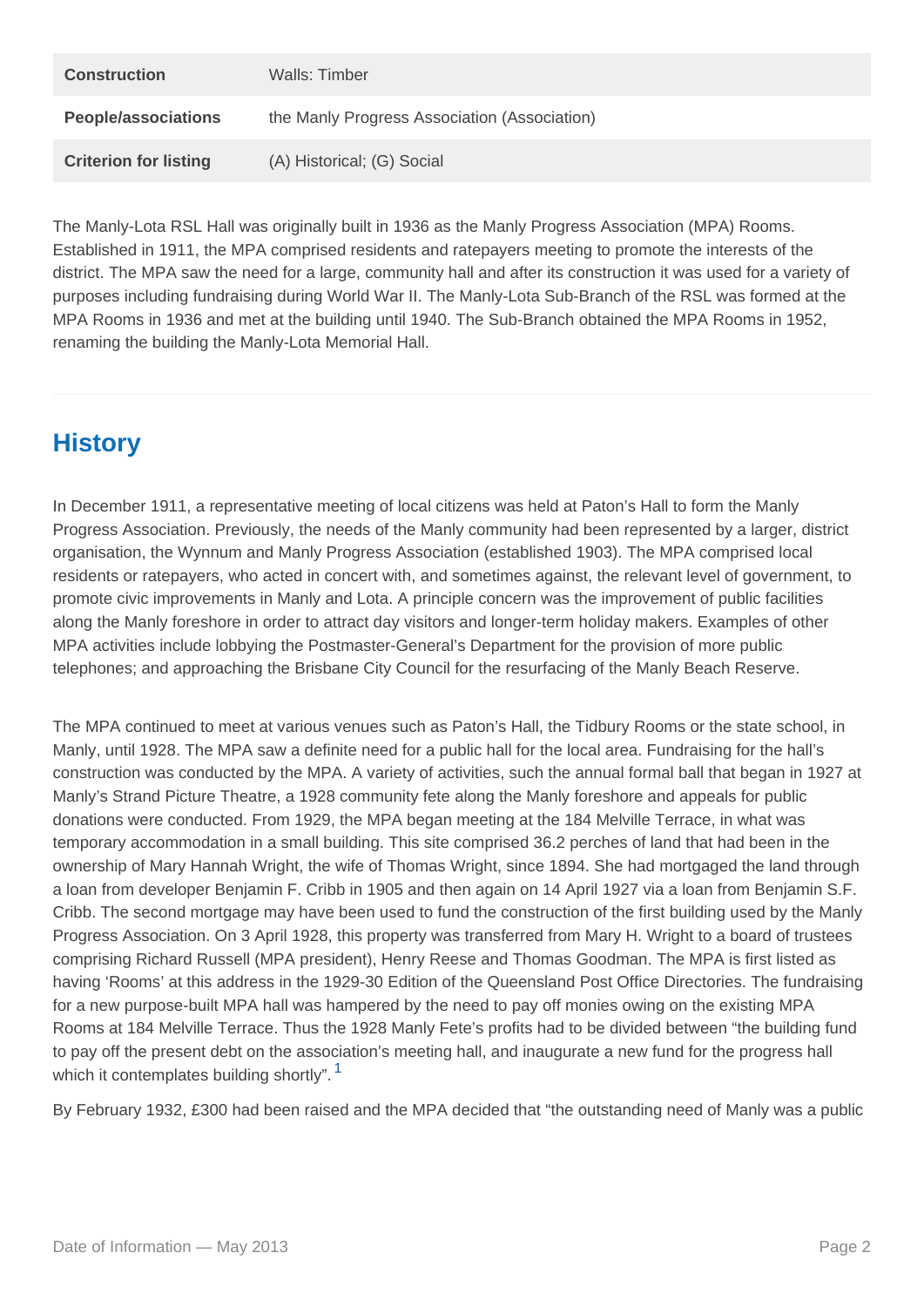hall worthy of the large community", with a frontage of 147 feet agreed upon.  $^2$  In 1935, the MPA decided that the proposed dimensions of the new community hall were to be 84 feet by 48 feet; while its public accessibility was ensured by the hall being built in the centre of the Manly business district.  $3$  To complete the funding of the new building, the three trustees secured a mortgage through the Queensland Government's State Advances Corporation on 3 March 1936.

As a result, construction of the second MPA hall began with a stump capping ceremony held on Sunday 29 March 1936. The new hall retained the name of the Manly Progress Association Rooms and was completed prior to August 1936. Furnished with items such as a piano, it was used for a wide variety of functions, including dances. During World War II (1939-45), the MPA Rooms was the centre of local efforts to aid the District Patriotic Fund.

In World War I (1914-18), Australia realised that there would be a need to provide a community-based support organisation for its returning servicemen. A national body, called the Returned Soldiers and Sailors Imperial League of Australia (RSSILA) was founded in New South Wales on 6 June 1916. While this national body included Queensland in its coverage, a separate state association, affiliated to the national organisation, received a separate Charter on 25 April 1917. In 1919, the national returned soldiers and sailors association was reorganised, with the state body renamed the RSSILA Queensland Branch. A Brisbane District association was formed on Anzac Day 1926. It was renamed the South Eastern District Association in 1928.

Across Brisbane's suburbs, groups of Great War veterans formed local Returned Soldiers and Sailors clubs that became known as Sub-Branches of the District and the national Associations. While unofficial commemorations of the landing at Anzac Cove had been occurring since the first anniversary on 25 April 1916, an official Anzac Day, with its attached public holiday, was not declared until 1927. The Sub-Branches were responsible for organising the local Dawn Service, a local Anzac Day March (if required), celebrations after the March and the Remembrance Day commemorations on 11 November, each year. The Wynnum Sub-Branch also looked after the needs of the veterans who had settled around the Manly-Lota District, particularly with repatriation health care access, the Soldiers Settlers Scheme housing and funeral notices for recently deceased members.

The Manly-Lota Sub-Branch of the RSSILA was formed at a local hut on 26 September 1936. The new Sub-Branch was created so that the local ex-servicemen would not need to continually travel to Wynnum to attend meetings and socialise. Soon after, the Sub-Branch moved its meetings and services to the MPA Rooms. However the Sub-Branch wanted a club house that was separate to the MPA Rooms/community hall. Together with the local RSSILA Women's Auxiliary, the Sub-Branch commenced fundraising in 1938. Its members continued to meet at the MPA Rooms until 4 October 1940 when the Manly-Lota Sub-Branch clubhouse was opened at the corner of Nelson Parade and the Esplanade, Manly. That same year, the RSSILA changed its title to the Returned Soldiers', Sailors' and Airmen's Imperial League of Australia (RSSAILA) in recognition of those serving in the Royal Australian Air Force (formed 1921).

In the postwar period Manly, like other outer Brisbane suburbs, rapidly urbanised as it filled with new residents and new housing estates. The Manly Progress Association declined somewhat after World War II, but continued to meet until 1981. A contributing factor to the MPA's decline may have been the death of trustees Thomas Goodman on 1 February 1940 and Richard Russell on 8 April 1949, followed by the retirement of trustee Henry Reese in 1950. On 20 December 1950, Goodman, Russell and Reese were replaced as trustees of the 184 Melville Terrace site by Kevin F.J. Keegan, Oswald M. Addison and John W. H. McMaster.

Because the Nelson Parade RSSAILA clubhouse was cramped and unsatisfactory, the Sub-Branch decided to obtain its old meeting place, the Manly Progress Association Rooms. Negotiations for the full transfer of ownership continued throughout 1951, aided by one of the new trustees, Kevin Keegan, being a Sub-branch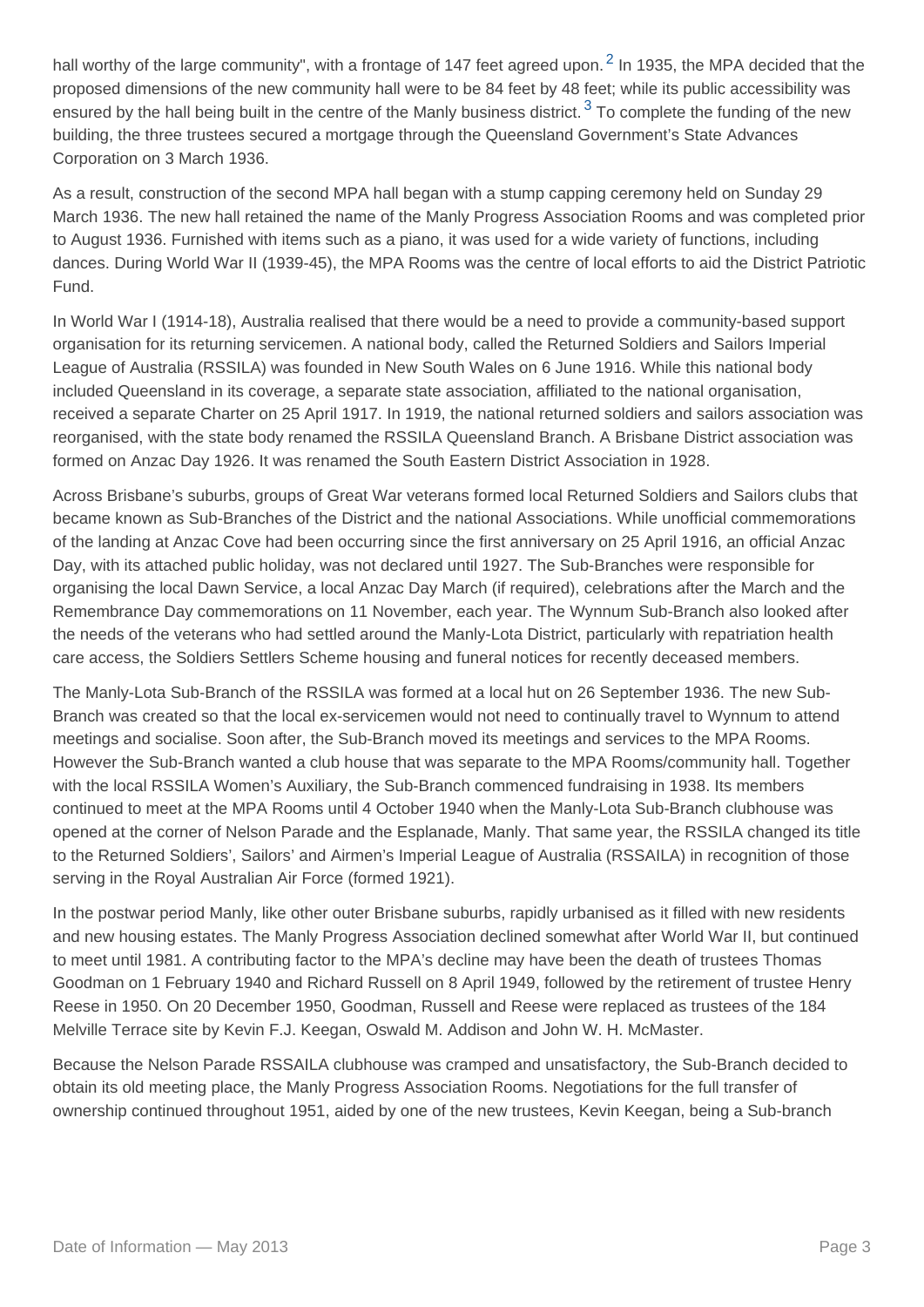member. The transfer of the property was finalised on 14 May 1952, when Kevin Keegan, William M. Gunn and Patrick V. Ryan, of the Manly-Lota Sub-Branch were appointed as replacement trustees of the property. The Manly Progress Association Rooms became the Manly-Lota Memorial Hall.

The RSSAILA's Manly Sub-Branch sought Brisbane City Council approval to extend the Manly-Lota Memorial Hall on 4 February 1954. The RSSAILA became the Returned Services League (RSL) in 1965. The trustees of the Returned Services League of Australia (Queensland Branch) South-Eastern District finally gained the certificate of title for this property on 28 October 1988. In 1990, the Returned Services League was renamed the Returned and Services League that emphasised the organisation represented both past and current serviceman and women; while at the same time retaining its well-known abbreviation of the RSL. The Manly-Lota Sub-Branch received its current RSL Charter on 30 July 2004.

## **Statement of significance**

#### **Relevant assessment criteria**

This is a place of local heritage significance and meets one or more of the local heritage criteria under the Heritage planning scheme policy of the Brisbane City Plan 2014. It is significant because:

#### **Historical**

CRITERION A

The place is important in demonstrating the evolution or pattern of the city's or local area's history

as a community hall erected by the Manly Progress Association and used by it and local organisations such as the Manly-Lota RSSILA Sub-Branch.

### **Social**

CRITERION G

The place has a strong or special association with the life or work of a particular community or cultural group for social, cultural or spiritual reasons

as it was buillt for and used by the former Manly Progress Association from 1936-51; and then used (1936-40) and later owned from 1951 by the Manly-Lota RSL Sub-Branch.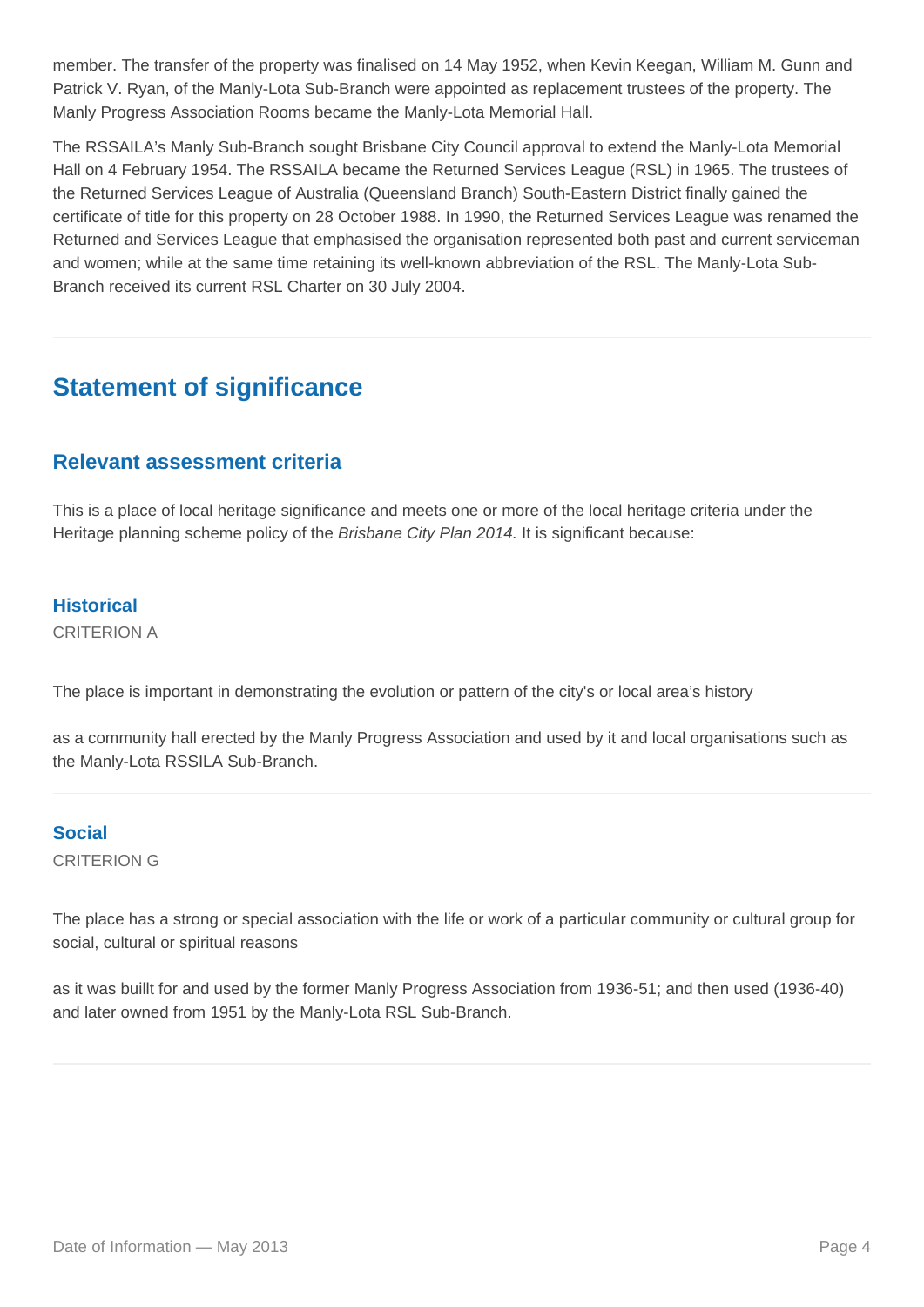### **References**

- 1. "Manly Fete", The Brisbane Courier, 3 January 1928
- 2. "Manly Progress", The Brisbane Courier, 18 February 1932, p.3
- 3. 'Modern Community Hall Manly Progress Association's Proposal", The Courier Mail, 8 October 1935, p.17
- 4. Brisbane City Council, aerial photographs 1946 & 2009
- 5. Brisbane City Council, post-1946 Building Cards
- 6. Brisbane City Council Sewerage Map No. W.40 & W41, c1951
- 7. Department of Natural Resources, Queensland Certificates of title and other records.
- 8. John Oxley Library, State Library of Queensland, Picture Queensland
- 9. Queensland Post Office Directories, 1868-1949
- 10. "Wynnum News", The Brisbane Courier, 24 February 1903
- 11. "Wynnum and Manly", The Brisbane Courier, 28 March 1903
- 12. "Meeting at Manly", The Brisbane Courier, 31 March 1903
- 13. "Manly Progress Association", The Brisbane Courier, 19 December 1911
- 14. "Waterloo Bay from Hemmant to Lota", The Brisbane Courier, 8 August 1927
- 15. "Manly Progress", The Brisbane Courier, 18 February 1932
- 16. 'Modern Community Hall Manly Progress Association's Proposal", The Courier Mail, 8 October 1935
- 17. "Manly's New Hall Stump Capping Ceremony", The Courier Mail, 30 March 1936
- 18. RSL South Eastern District Association executive member Peter Kinsella, telephone conversation with Dr Carmel Black (BCC Heritage Team), 16 May 2013
- 19. "Brevities", The Courier Mail, 17 August 1936
- 20. http://rslsouthqueensland.com.au/sub-branches/Manly-Lota